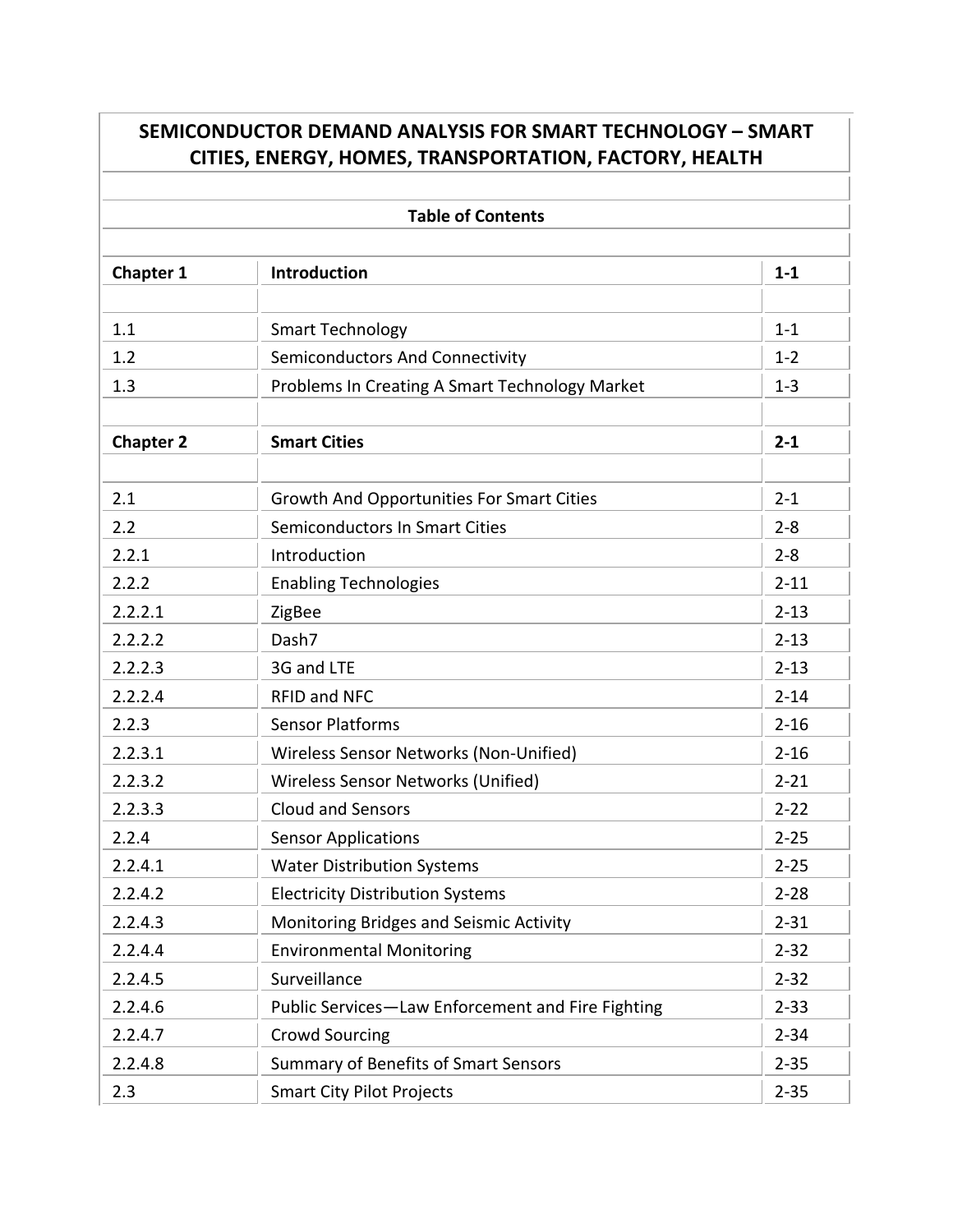| 2.4              | <b>Smart City Challenges</b>                              | $2 - 39$ |
|------------------|-----------------------------------------------------------|----------|
|                  |                                                           |          |
| <b>Chapter 3</b> | <b>Smart Energy and the Smart Grid</b>                    | $3 - 1$  |
| 3.1              | Introduction                                              | $3 - 1$  |
| 3.2              | <b>Future Smart Grid Operations</b>                       | $3 - 2$  |
| 3.3              | <b>Changing Grid Topology</b>                             | $3 - 6$  |
| 3.4              | Advanced Metering Infrastructure (Ami)                    | $3 - 9$  |
| 3.5              | <b>Distribution Automation Technologies</b>               | $3 - 13$ |
| 3.6              | <b>Electric Mobility Ecosystem</b>                        | $3 - 14$ |
| 3.7              | <b>Communications Systems</b>                             | $3 - 16$ |
| 3.8              | Semiconductors                                            | $3 - 18$ |
| 3.8.1            | <b>Smart Grid</b>                                         | $3 - 18$ |
| 3.8.2            | Wireless Sensor Networks (WSN)                            | $3-19$   |
| 3.8.3            | <b>Smart Meters</b>                                       | $3 - 22$ |
| <b>Chapter 4</b> | <b>Smart Transportation And Mobility</b>                  | $4 - 1$  |
|                  |                                                           |          |
| 4.1              | Introduction                                              | $4 - 1$  |
| 4.2              | <b>Wireless Vehicle Communications</b>                    | $4 - 2$  |
| 4.2.1            | <b>Vehicle Sensing Methods</b>                            | $4 - 2$  |
| 4.2.2            | <b>Benefits Of Smart Technology</b>                       | $4 - 4$  |
| 4.3              | Vehicle To Vehicle (V2V) Smart Sensors4-7                 |          |
| 4.3.1            | <b>Power-Line Communications</b>                          | $4 - 7$  |
| 4.3.2            | <b>Bluetooth And WiFi</b>                                 | $4 - 10$ |
| 4.3.2.1          | Monolithic Integration of Bluetooth and WiFi              | $4 - 14$ |
| 4.3.2.2          | Dedicated Short-Range Communications To Enable Secure V2V | $4 - 21$ |
| 4.3.2.3          | <b>Advanced Driver Assistance Systems (ADAS)</b>          | $4 - 23$ |
| 4.3.3            | WSN Applications In Intelligent Transportation            | $4 - 25$ |
| 4.3.3.1          | <b>Sensing Of Traffic Flows</b>                           | $4 - 25$ |
| 4.3.3.2          | <b>City Logistics</b>                                     | $4 - 27$ |
| 4.3.3.3          | <b>WSN In Traffic Infrastructures</b>                     | $4 - 28$ |
|                  |                                                           |          |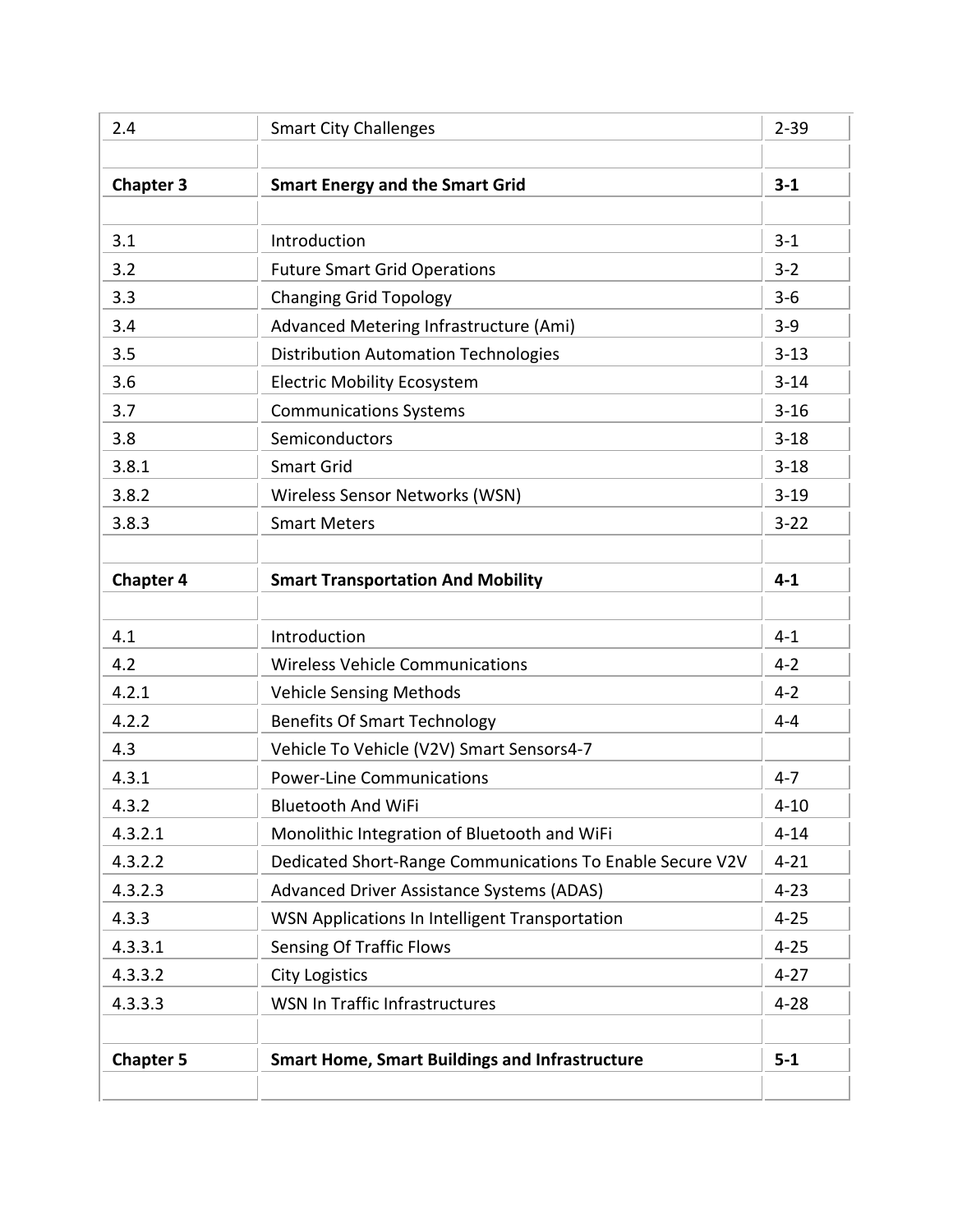| 5.1              | Introduction                                     | $5 - 1$  |
|------------------|--------------------------------------------------|----------|
| 5.2              | Semiconductors And Communications                | $5 - 2$  |
|                  |                                                  |          |
| <b>Chapter 6</b> | <b>Smart Factory And Smart Manufacturing</b>     | $6-1$    |
|                  |                                                  |          |
| 6.1              | Introduction                                     | $6-1$    |
| 6.2              | Initiatives                                      | $6 - 2$  |
| 6.3              | Semiconductor Requirements For The Smart Factory | $7 - 8$  |
| <b>Chapter 7</b> | <b>Smart Health</b>                              | $7 - 1$  |
| 7.1              | Introduction                                     | $7 - 1$  |
| 7.2              | <b>Standards</b>                                 | $7 - 2$  |
| 7.3              | Wireless Body Area Networks (Wbans)              | $7 - 7$  |
| 7.4              | Sensors                                          | $7-9$    |
| 7.5              | <b>Healthcare Connected Devices</b>              | $7 - 15$ |
|                  |                                                  |          |
| <b>Chapter 8</b> | <b>Market Forecasts</b>                          | $8 - 1$  |
|                  |                                                  |          |
| 8.1              | <b>Network Controllers</b>                       | $8 - 1$  |
| 8.2              | Microcontrollers                                 | $8 - 4$  |
| 8.3              | Sensors                                          | $8 - 14$ |
| 8.4              | <b>Market Forecasts</b>                          | $8 - 17$ |
| 8.4.1            | <b>Smart Technology - Sensors</b>                | $8 - 20$ |
| 8.4.2            | <b>Smart Technology - MCUs</b>                   | $8 - 25$ |
| 8.4.3            | Smart Technology - Gateways/Routers              | $8 - 31$ |
|                  | <b>List of Figures</b>                           |          |
|                  |                                                  |          |
| 1.1              | <b>Smart Technology Areas Of Focus</b>           | $1 - 5$  |
| 2.1              | Number Of Mega-Cities In 2030                    | $2 - 3$  |
| 2.2              | <b>World Population Growth</b>                   | $2 - 4$  |
| 2.3              | Typical European Citizen Of A Smart City         | $2 - 6$  |
| 2.4              | Advanced Metering Infrastructure (AMI) System    | $2 - 10$ |
| 2.5              | Architecture Of A Wireless Sensor Node           | $2 - 17$ |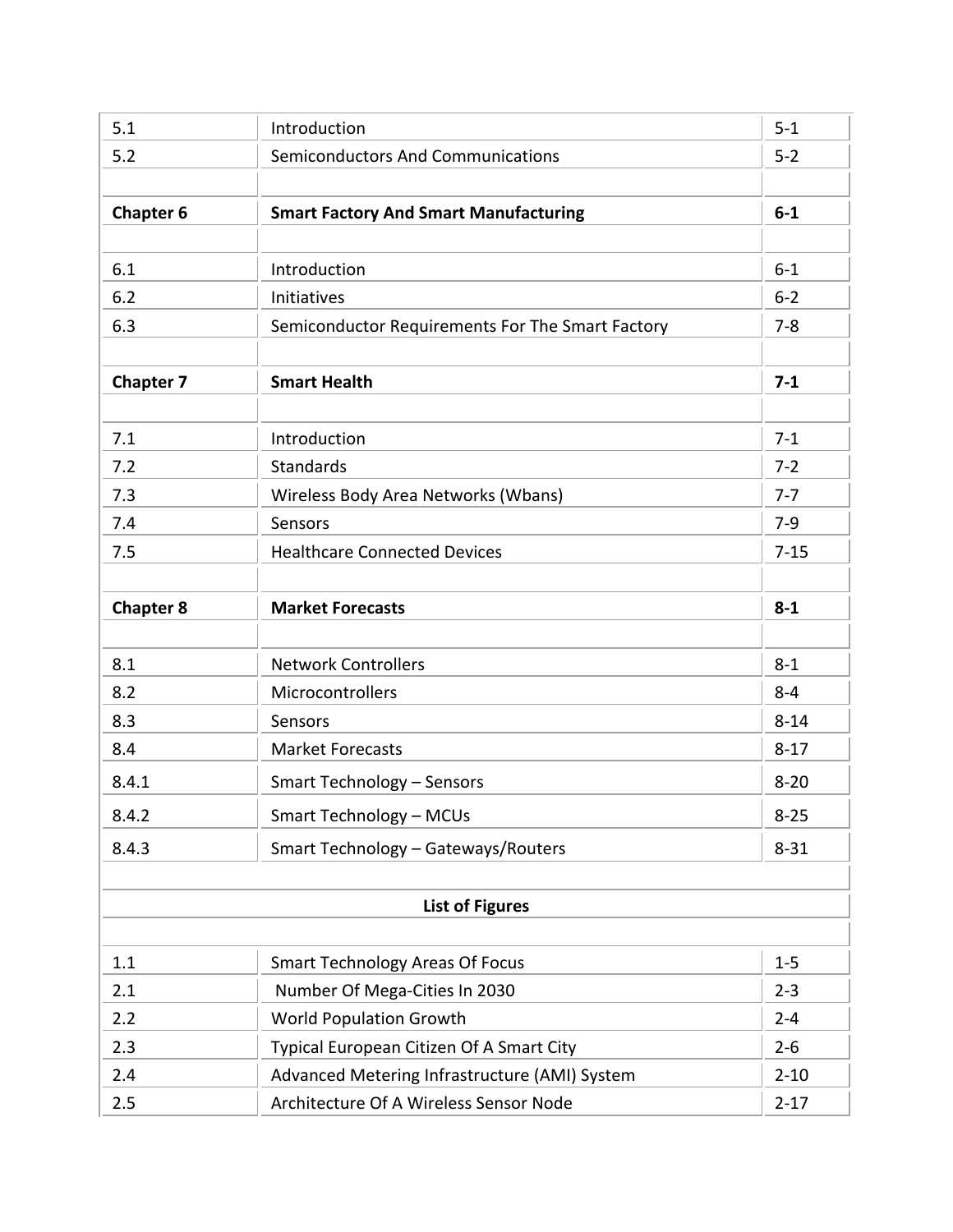| 2.6  | COAP TO HTTP Conversion Through A Proxy In The Cloud                                           | $2 - 23$ |
|------|------------------------------------------------------------------------------------------------|----------|
| 2.7  | Applications Of Sensing In Water Distribution Systems                                          | $2 - 26$ |
| 2.8  | Vibration, Pressure, And Flow Sensors In A Pipeline                                            | $2 - 27$ |
| 2.9  | Location Of Current Sensors In A Transmission Line To Monitor<br>The Line's State              | $2 - 30$ |
| 2.10 | Relationships Between Smart Cities And It                                                      | $2 - 42$ |
| 3.1  | <b>Smart Grid Infrastructure</b>                                                               | $3 - 5$  |
| 3.2  | The Power Grid And The Substation Automation<br><b>Communication Network</b>                   | $3 - 7$  |
| 3.3  | <b>Smart Grid Representation</b>                                                               | $3 - 8$  |
| 3.4  | Internet Of Energy: Residential Building Ecosystem.                                            | $3 - 10$ |
| 3.5  | <b>Electric Mobility Ecosystem</b>                                                             | $3 - 15$ |
| 3.6  | General Architecture Of Online Monitoring System For<br><b>Transmission Line Based On WSNs</b> | $3 - 21$ |
| 3.7  | A Ti-Enabled Smart Electrical Meter Supporting Multiple<br><b>Connectivity Options</b>         | $3 - 23$ |
| 3.8  | A Ti-Connected Data Concentrator Block Diagram                                                 | $3 - 25$ |
| 4.1  | Weight In Motion (WIM) System                                                                  | $4 - 3$  |
| 4.2  | <b>Standalone Energy Ecosystem</b>                                                             | $4 - 6$  |
| 4.3  | Communication Ecosystem Based On Plc Technology                                                | $4 - 8$  |
| 4.4  | Semiconductor Integration For Connected Car                                                    | $4 - 12$ |
| 4.5  | Toshiba's Tc35662 Combination Ic                                                               | $4 - 15$ |
| 4.6  | Intel In Vehicle Solution                                                                      | $4 - 20$ |
| 4.7  | Wireless Lan Link                                                                              | $4 - 22$ |
| 4.8  | Freescale's QORIVVA MPC5606E                                                                   | $4 - 24$ |
| 5.1  | <b>Example Of Smart Home</b>                                                                   | $5 - 4$  |
| 5.2  | <b>Smart Home Platform</b>                                                                     | $5 - 5$  |
| 5.3  | Example Of Connected Home Gateway Architecture                                                 | $5 - 7$  |
| 5.4  | <b>Basic Sensor Node Architecture</b>                                                          | $5-9$    |
| 5.5  | Zigbee/leee802.15.4 Network Topology                                                           | $5 - 11$ |
| 5.6  | <b>Advanced Sensor Node Architecture</b>                                                       | $5 - 13$ |
| 5.7  | M16c/6b Group Block Diagram                                                                    | $5 - 17$ |
| 5.8  | Zigbee Applications For The Smart Home                                                         | $5 - 18$ |
| 6.1  | Industry 4.0 Timeline                                                                          | $6 - 3$  |
| 6.2  | <b>Smart Factory Of The Future</b>                                                             | $6 - 10$ |
| 7.1  | <b>Smart Health Platform</b>                                                                   | $7 - 4$  |